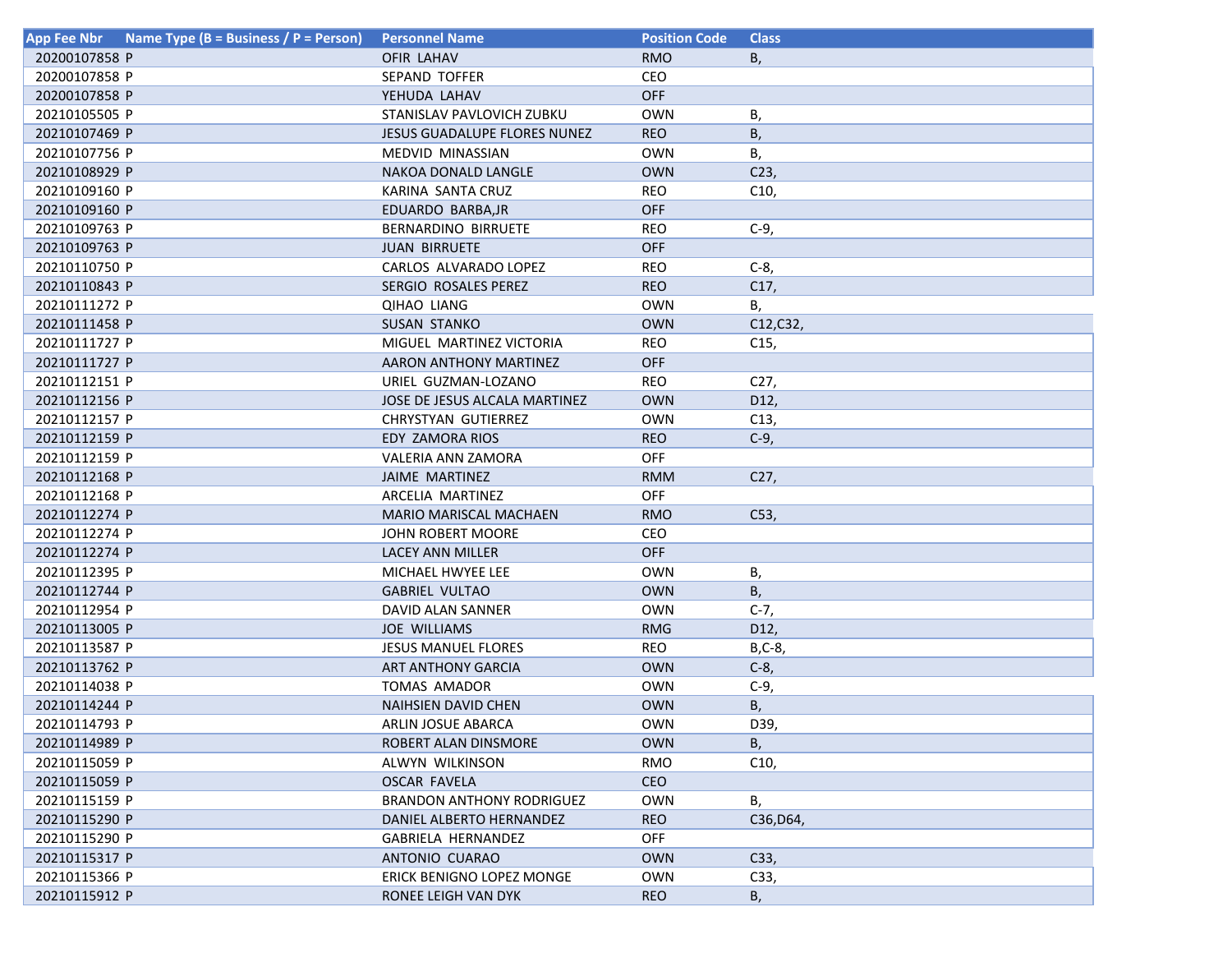| 20210115912 P | JOHN VAN DYK, IV                  | <b>OFF</b> |                            |
|---------------|-----------------------------------|------------|----------------------------|
| 20210115952 P | <b>ALI SHARIFI</b>                | <b>OWN</b> | В,                         |
| 20210116048 P | LOREN ROBERT PLUM                 | <b>REO</b> | C10,                       |
| 20210116743 P | RICARDO VARGAS TORRES             | <b>REO</b> | B,                         |
| 20210116806 P | RAMON RODRIGUEZ BRAVO             | <b>OWN</b> | В,                         |
| 20210116871 P | <b>JOSEPH DENVER BUCK</b>         | <b>RMO</b> | C10,                       |
| 20210116871 P | XAVIER MICHAEL VASQUEZ            | MAN        |                            |
| 20210117020 P | ARNOLDO GONZALEZ BARAHONA         | <b>RMO</b> | D49,                       |
| 20210117020 P | PEDRO OSEGUERA PALMA              | CEO        |                            |
| 20210117126 P | ANGEL RAFAEL FLORES               | <b>QPT</b> | В,                         |
| 20210117126 P | <b>MATTHEW FLORES</b>             | QPT        | D63,                       |
| 20210117191 P | YIN YI ZENG                       | <b>RMM</b> | $C10, C-7,$                |
| 20210117191 P | RICHARD JIAN MING ZHENG           | MEM        |                            |
| 20210117384 P | <b>GURPRIT SINGH BANGA</b>        | <b>OWN</b> | B,                         |
| 20210117465 P | ADAM EDWIN CLARK BONNELL          | <b>RMM</b> | C36,                       |
| 20210117465 P | JASMINE RENEE BONNELL             | <b>MEM</b> |                            |
| 20210117496 P | <b>SCOTT RICHARD JACOBS</b>       | <b>REO</b> | В,                         |
| 20210117496 P | <b>TONYA JO JACOBS</b>            | <b>OFF</b> |                            |
| 20210117533 P | DAWN MICHELLE ADAMS               | <b>RMM</b> | В,                         |
| 20210117763 P | FELIX HERNANDEZ-HERNANDEZ         | <b>REO</b> | C32,                       |
| 20210117764 P | <b>GUSTAVO MARTINEZ ORTIZ</b>     | <b>OWN</b> | В,                         |
| 20210117836 P | LUIS ONESIMO ROA                  | <b>OWN</b> | C39,                       |
| 20210117842 P | CANCINCIO LOZANO PINEDA           | <b>OWN</b> | C36,                       |
| 20210118118 P | NISAN KABESSA                     | <b>REO</b> | C53,                       |
| 20210118122 P | MARK TODD BOWLING                 | <b>OWN</b> | В,                         |
| 20210118206 P | DANIEL LEON GARCIA                | <b>REO</b> | C36,                       |
| 20210118216 P | FRANCISCO JAVIER RAMIREZ ALVARADO | <b>OWN</b> | В,                         |
| 20210118259 P | DAVIT DABAGHYAN                   | <b>REO</b> | $C-7,$                     |
|               |                                   |            |                            |
| 20210118459 P | PETER GONZALEZ, JR                | <b>REO</b> | C <sub>20</sub><br>$C-5$ , |
| 20210118616 P | FILIBERTO JAUREGUI TOLENTINO      | <b>OWN</b> |                            |
| 20210119089 P | JAMSHID JAY SIDIQI                | <b>OWN</b> | D06,                       |
| 20210119095 P | ALECXI CAMACHO AYALA              | <b>QPT</b> | C17,                       |
| 20210119095 P | JOSE JESUS CAMACHO                | <b>GPT</b> |                            |
| 20210119130 P | <b>VICTOR HUGO MARTINEZ</b>       | <b>OWN</b> | C60,                       |
| 20210119135 P | ELI NATHAN HOUGARDY               | <b>OWN</b> | C <sub>27</sub>            |
| 20210119147 P | ALUARO EMILIANO GARCIA            | <b>OWN</b> | C13,                       |
| 20210119167 P | ERIK GONZALEZ TORRES              | <b>OWN</b> | C33,                       |
| 20210119183 P | JORDAN BERNARD ENDLER             | <b>OWN</b> | D35,                       |
| 20210119201 P | TIMOFEY ALEKSEYEVICH KABARDIN     | REO        | C36,                       |
| 20210119201 P | DENIS TIMOFEYEVICH KABARDIN       | OFF        |                            |
| 20210119235 P | KELVIN KINFUN SHUM                | REO        | C51,                       |
| 20210119277 P | <b>JULIO ANTONIO GARCIA</b>       | <b>REO</b> | C50,                       |
| 20210119293 P | ARMANDO CONTRERAS DE LA CRUZ      | REO        | C39,                       |
| 20210119375 P | <b>GLINDER SATALAYA</b>           | <b>OWN</b> | C <sub>20</sub>            |
| 20210119378 P | AARON MICHAEL DEIHL               | <b>OWN</b> | C36,                       |
| 20210119451 P | <b>JON MICHAEL TERRY</b>          | <b>REO</b> | D21,                       |